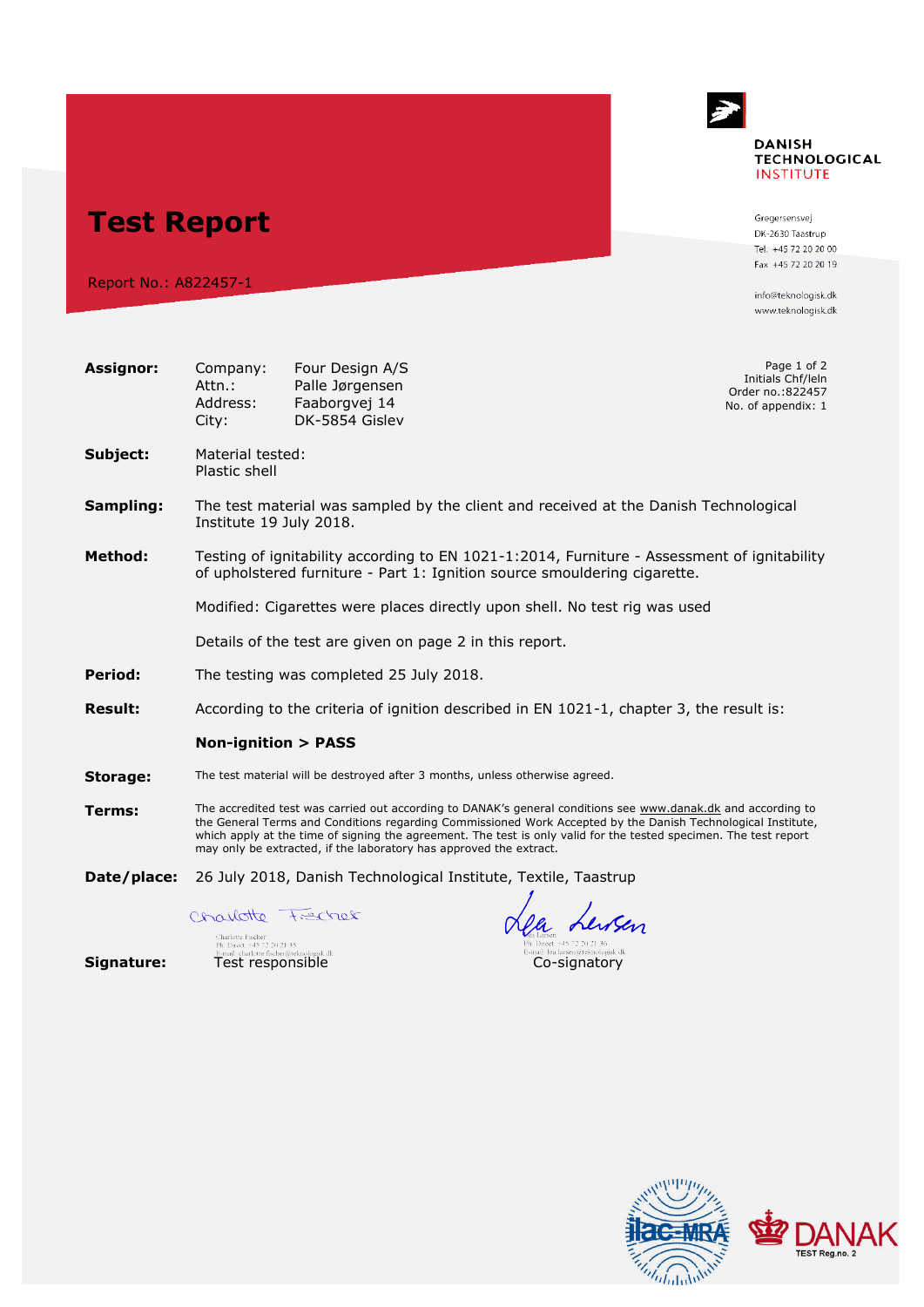| Order no.: | A822457-1 |
|------------|-----------|
| Page:      | 2 of 2    |
| Initials:  | Chf/leln  |

**Results, continued:** The test results relate only to the ignitability of the combination of materials under the particular conditions of test; they are not intended as a means of assessing the full potential fire hazard of the materials in use.

| Test method:             | EN 1021-1:2014.        |
|--------------------------|------------------------|
| Ignition source:         | Smouldering cigarette. |
| Conditioning atmosphere: | 23±2 °C / 50±5 % RH.   |

## **Test result: Non-ignition > PASS**

|                                              | <b>Cigarette</b> |        |        |
|----------------------------------------------|------------------|--------|--------|
| <b>Smouldering criteria</b>                  | Test 1           | Test 2 | Test 3 |
| Unsafe escalating combustion (3.1.a)         | No               | No.    | No     |
| Test assembly largely consumed (3.1.b)       | No               | No.    | No     |
| Smoulders to extremities (3.1.c)             | No               | No.    | No     |
| Smoulders through thickness (3.1.c)          | No               | No.    | No.    |
| Smoulders more than 1 hour (3.1.d)           |                  |        |        |
| Progressive smouldering on final examination | No               | No.    | No.    |
| (3.1.e)                                      |                  |        |        |
|                                              |                  |        |        |
| <b>Flaming criteria</b>                      |                  |        |        |
| Any flames initiated by smouldering source   | No.              | No     | No.    |
| (3.2)                                        |                  |        |        |
| Self-extinguishing of the cigarettes before  | Yes              | Yes    | No     |
| smouldering entire length                    |                  |        |        |

## **Comments:** Before testing the sample was **not** subjected to the water soaking and drying procedure described in EN 1021-1, annex D.